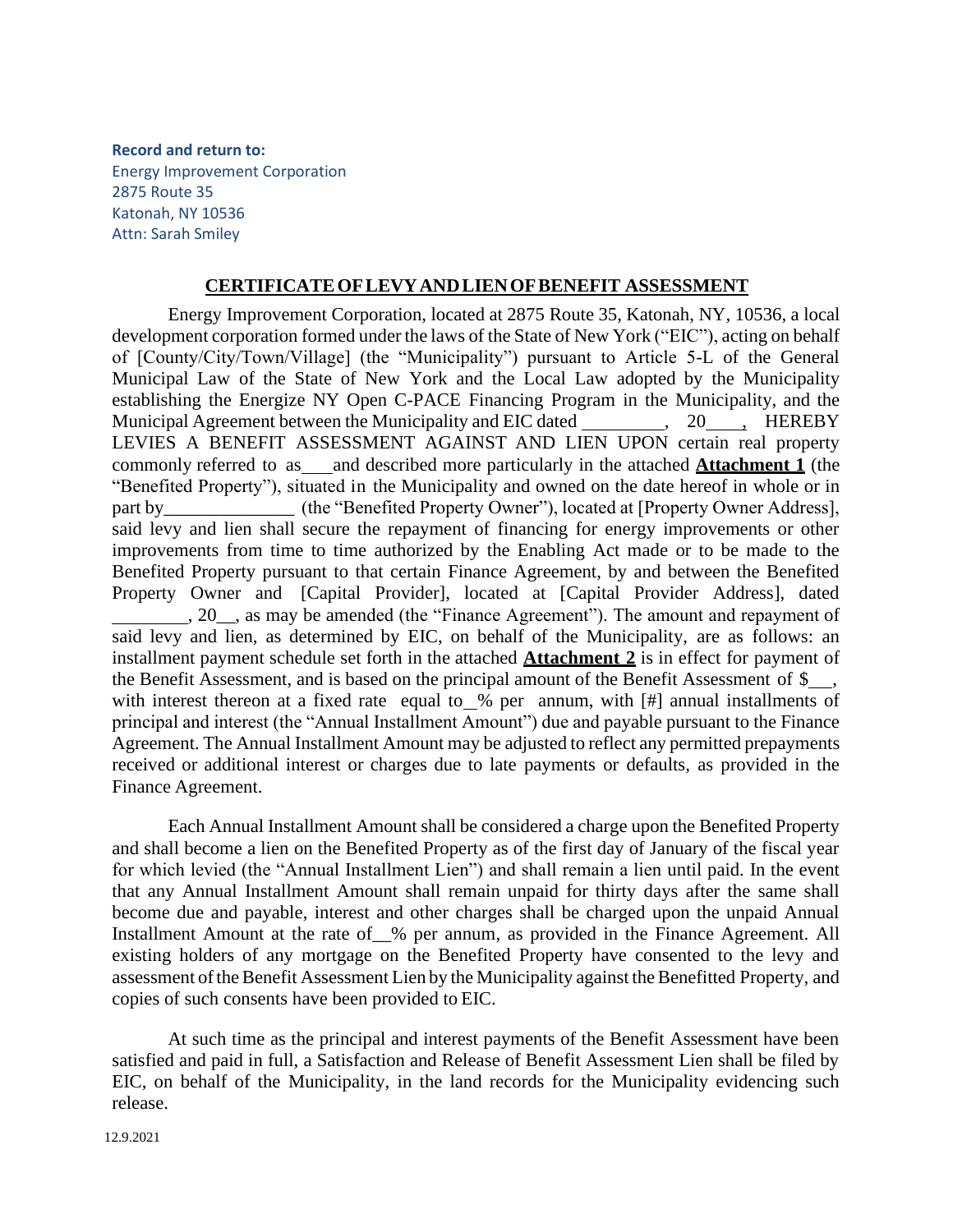This Certificate constitutes a certificate of lien and is filed pursuant to the provisions of the Local Law to evidence a lien for the Benefit Assessment levied upon the Benefited Property for the special benefits conferred upon said Benefited Property by the energy improvements related thereto. Pursuant to the Act, this lien shall take precedence over all other liens or encumbrances except a lien for taxes of the Municipality on real property, municipal charges, or governmentally imposed assessments in respect of services or benefits to the Benefited Property, which liens shall have priority over this lien.

The portion of this Certificate which constitutes a levy of Benefit Assessment and notice of installment payment of Benefit Assessment is filed pursuant to the provisions of the Local Law and the General Municipal Law of the State of New York, as amended.

The filing of this Certificate is done pursuant to the Local Law No. of 20 of the Municipality, as such law may be amended from time to time, to Establish a Sustainable Energy Loan Program (OPEN C-PACE) and the Municipal Agreement, by and between the Energy Improvement Corporation (EIC) and the [MUNICIPALITY]. Accordingly, EIC is a constituted authority acting as an agent of the [MUNICIPALITY] and the recording of this lien shall be exempt from any charge, mortgage recording tax or other fee in the same manner as if recorded by the [MUNICIPALITY].

Effective this \_\_\_\_ day of \_\_\_\_\_\_\_\_\_, 20\_\_\_

[SIGNATURE PAGES TO FOLLOW]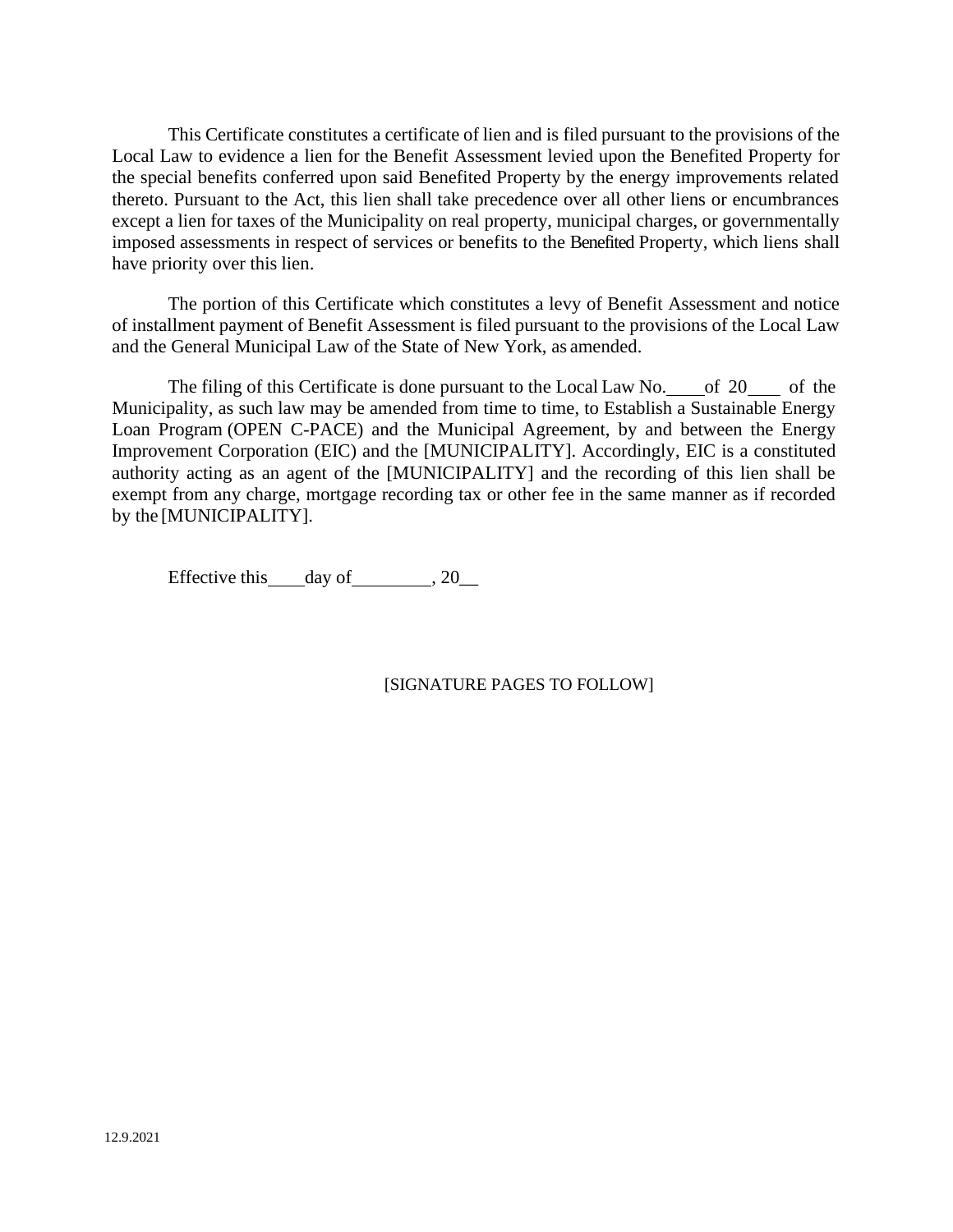## **ENERGY IMPROVEMENT CORPORATION**

By:

Name: Susan C. Morth Title: CEO

STATE OF NEW YORK  $)$ ) ss. COUNTY OF  $\qquad \qquad$ 

On the \_\_\_\_\_ day of \_\_\_\_\_\_\_\_\_\_\_, in the year 2020, before me, the undersigned, a Notary Public in and for said State, personally appeared<br>
, personally known to me or proved to me on the basis of satisfactory evidence to be the individual(s) whose name(s) is (are) subscribed to the within instrument and acknowledged to me that he/she/they executed the same in his/her/their capacity(ies), and that by his/her/their signature(s) on the instrument, the individual(s), or the person upon behalf of which the individual(s) acted, executed the instrument.

Notary Public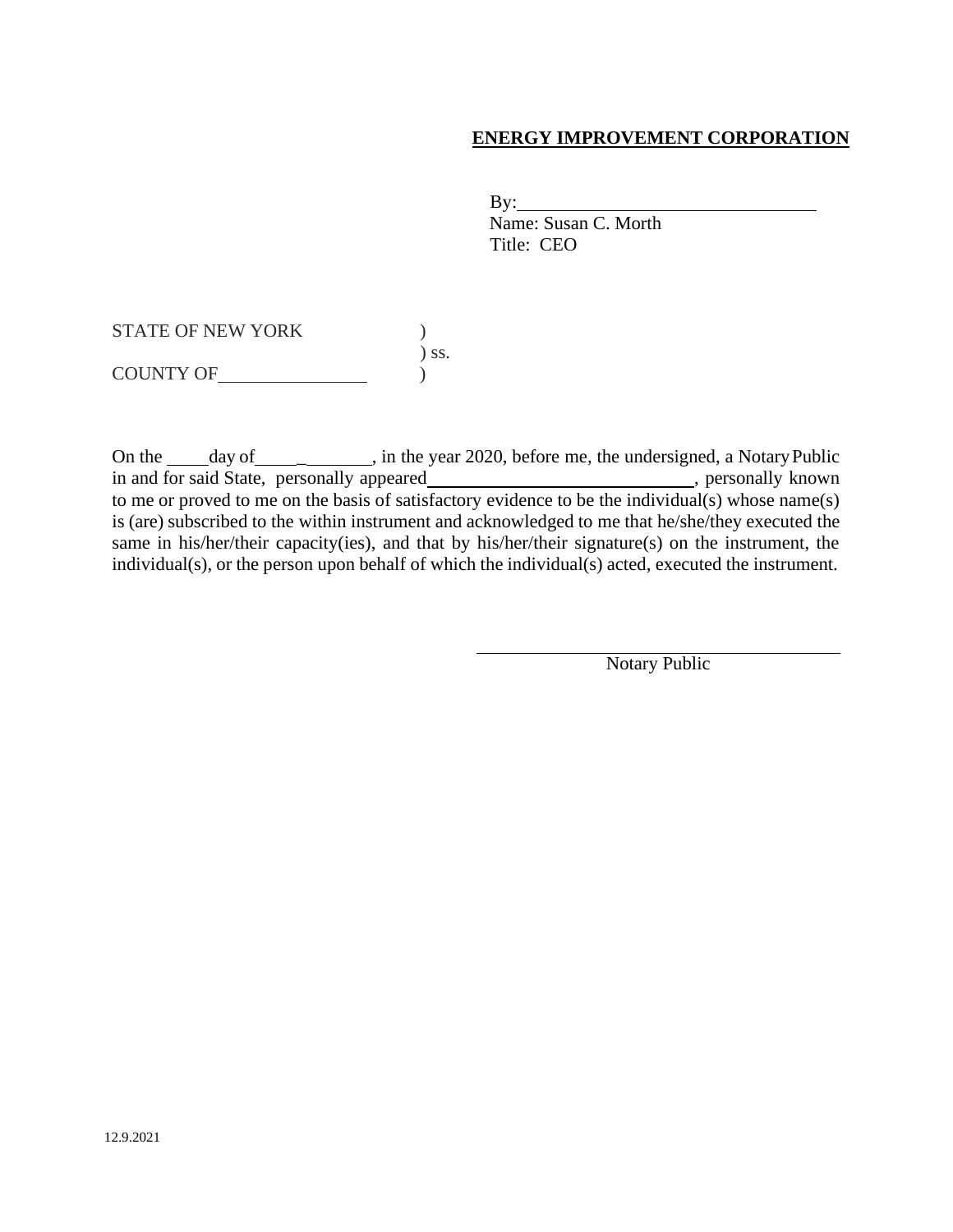Acknowledged and Agreed:

PROPERTY OWNER:

[PROPERTY OWNER NAME]

By:

[Property Owner Name]

STATE OF NEW YORK  $\qquad \qquad$  ) ) ss. COUNTY OF )

On the day of \_\_\_\_\_\_, in the year 20\_, before me, the undersigned, a Notary Public in and for said State, personally appeared , personally known , personally known to me or proved to me on the basis of satisfactory evidence to be the individual(s) whose name(s) is (are) subscribed to the within instrument and acknowledged to me that he/she/they executed the same in his/her/their capacity(ies), and that by his/her/their signature(s) on the instrument, the individual(s), or the person upon behalf of which the individual(s) acted, executed the instrument.

Notary Public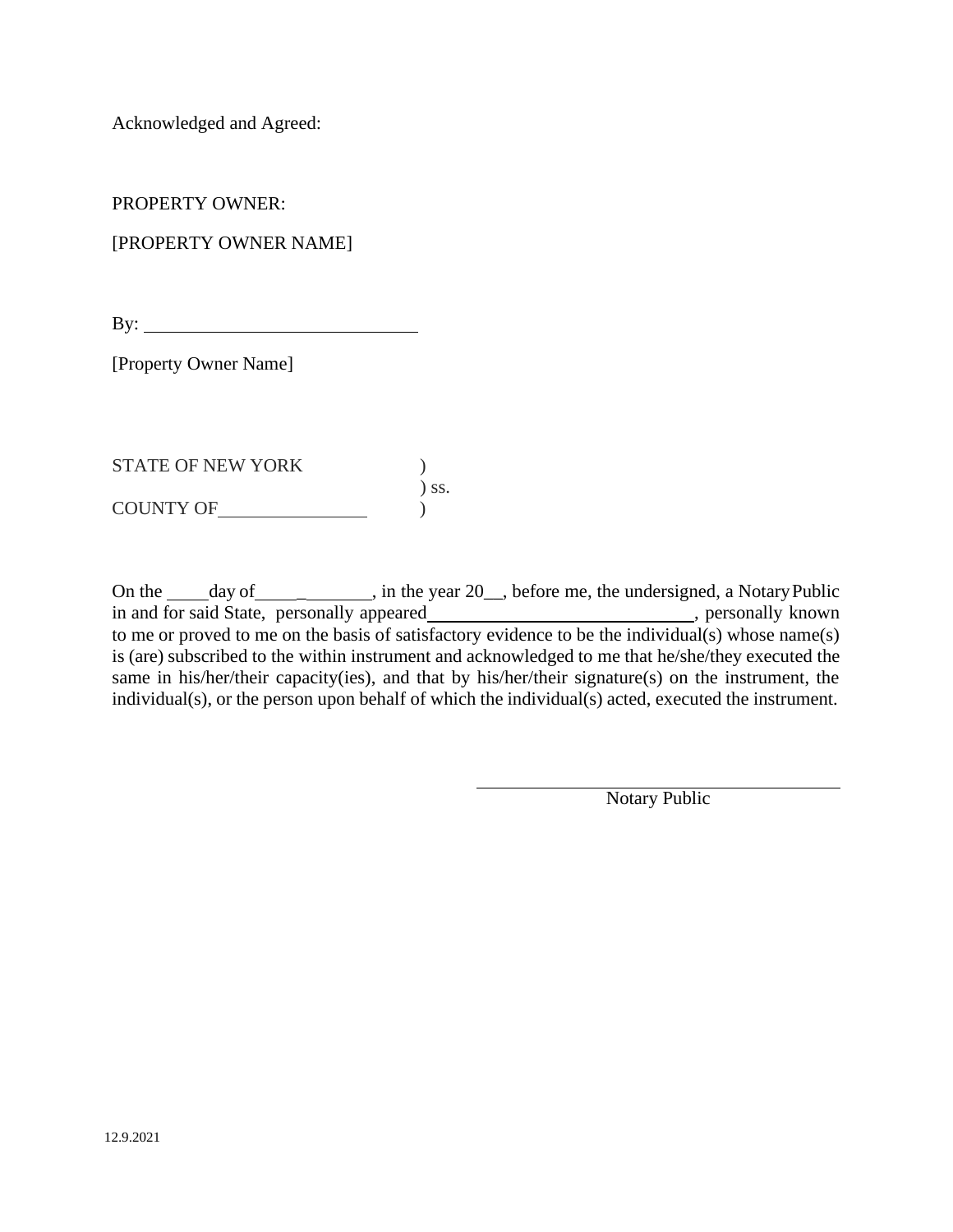## **Attachment 1 to Certificate of Levy - Property Description**